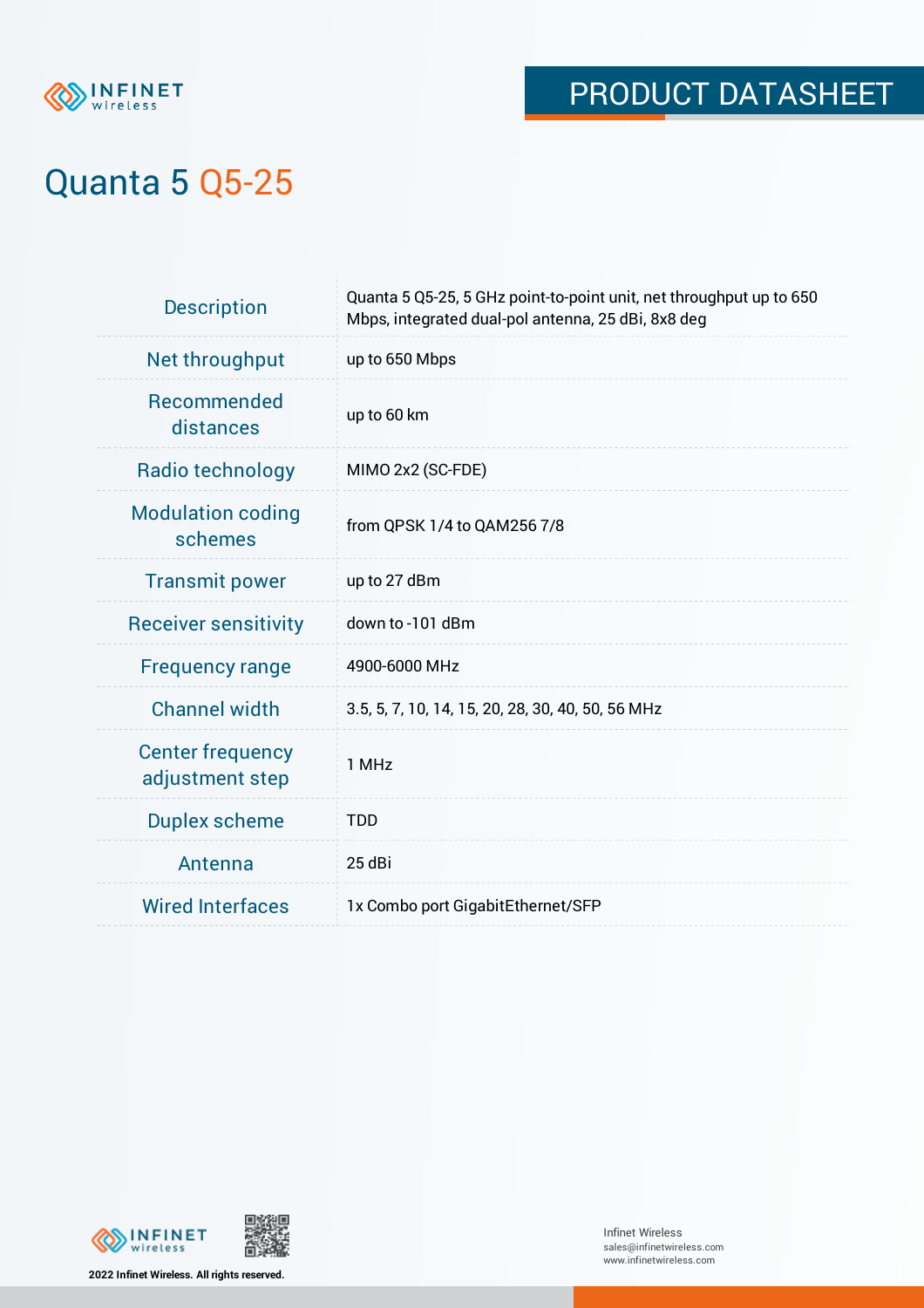

# Quanta 5 Q5-25

| <b>Consumption</b>         | up to 15 W                                                                                                                                                                                                                                                                                                                                                                   |
|----------------------------|------------------------------------------------------------------------------------------------------------------------------------------------------------------------------------------------------------------------------------------------------------------------------------------------------------------------------------------------------------------------------|
| <b>Power options</b>       | 90-240 VAC $\sim$ @ 50/60 Hz, ±4356 VDC                                                                                                                                                                                                                                                                                                                                      |
| <b>Outdoor Unit (ODU)</b>  | 350 x 350 x 71.5 mm, 2.3 kg                                                                                                                                                                                                                                                                                                                                                  |
|                            |                                                                                                                                                                                                                                                                                                                                                                              |
| <b>Part Number Example</b> | Q5-25/08402                                                                                                                                                                                                                                                                                                                                                                  |
| <b>Packing List</b>        | $-$ Outdoor unit Q5-25 - 1 pcs.<br>- Power Supply IDU-CPE-G(24W) - 1 pcs.<br>- Power Cord - 1 pcs.<br>- Cable Gland INFINET-GLAND-V1 - 1 pcs.<br>- Cable Gland INFINET-GLAND-V2 - 1 pcs.<br>- Standard RJ-45 connector - 1 pcs.<br>- Shielded RJ-45 connector - 1 pcs.<br>$-$ RJ-45 Plug Cap - 1 pcs.<br>- MONT-KIT-85 Mounting kit - 1 pcs.<br>- Quick Start Guide - 1 pcs. |





**2022 Infinet Wireless. All rights reserved.**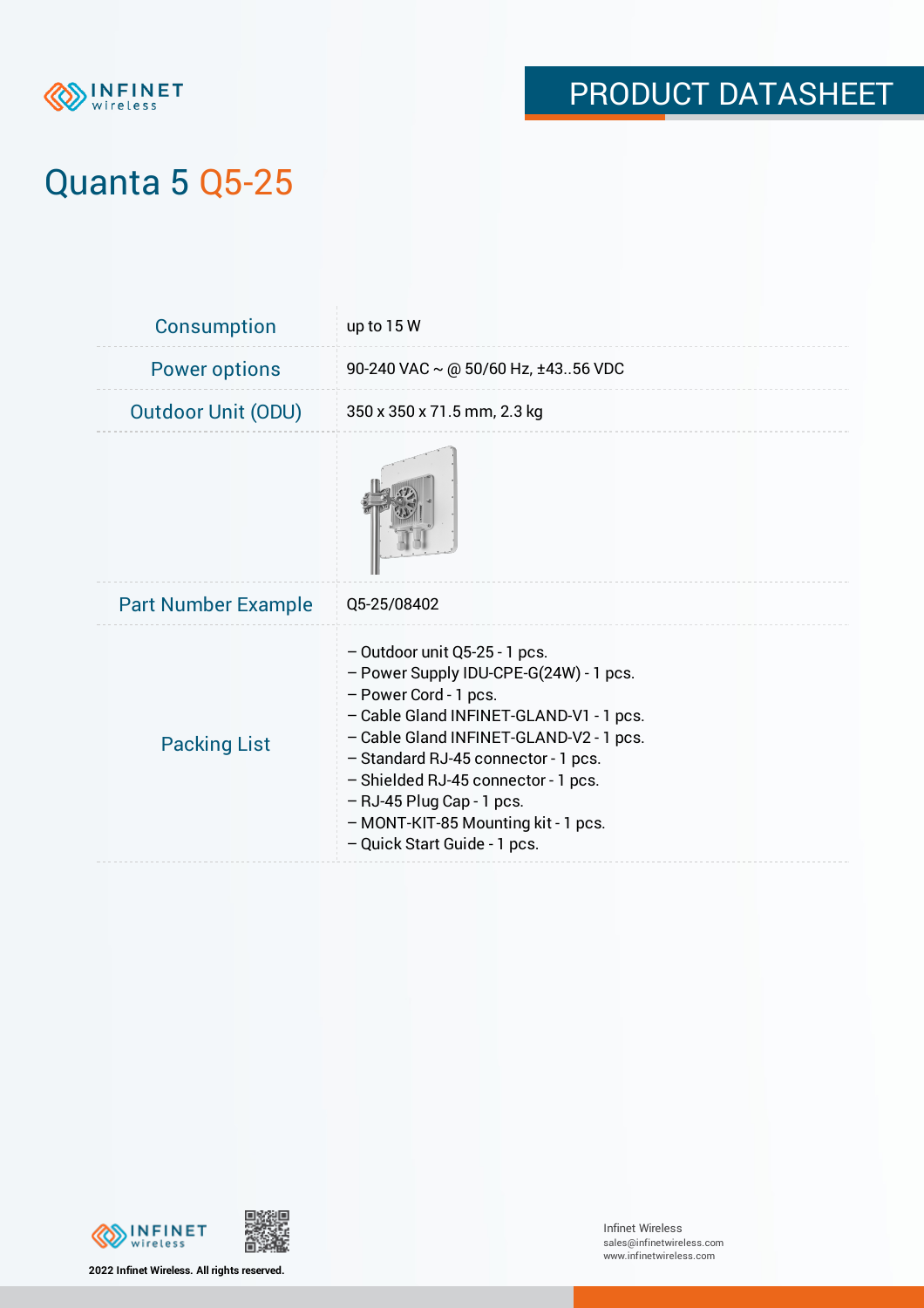

# Quanta 5 Q5-25

### Features

### **RADIO**

- **DFS** 
	- ETSI/FCC, including radar detection (including off-channel CAC) and adaptivity
- Þ **Instant DFS**
	- background spectrum monitoring by both Master and Slave terminal units
	- seamless channel change
- **Automatic Bitrate Control** Þ
- Þ **Automatic Transmit Power Control**
- Þ **Channel Time Adjustment**

#### **NETWORKING**

- Þ **Built-in full-fledged L2 switch supporting**
- Þ **Transparent L2 transport for Ethernet traffic of any type**

### **MANAGEMENT FEATURES**

- **Various Management Protocols: HTTP, SSH, HTTPS, Telnet, SNMP v1/2c/3 (MIB-II and proprietary MIBs)**
- **Graphical User Interface**
- **LED Indication: power status, wireless and wired link status, signal level**
- **Antenna alignment tool**
- ٠ **Automatic software update**
- **Online monitoring with proprietary EMS InfiMONITOR**

### **QUALITY-OF-SERVICE**

- **8 priority queues**
- **IEEE 802.1p support**
- **IP DiffServ support**



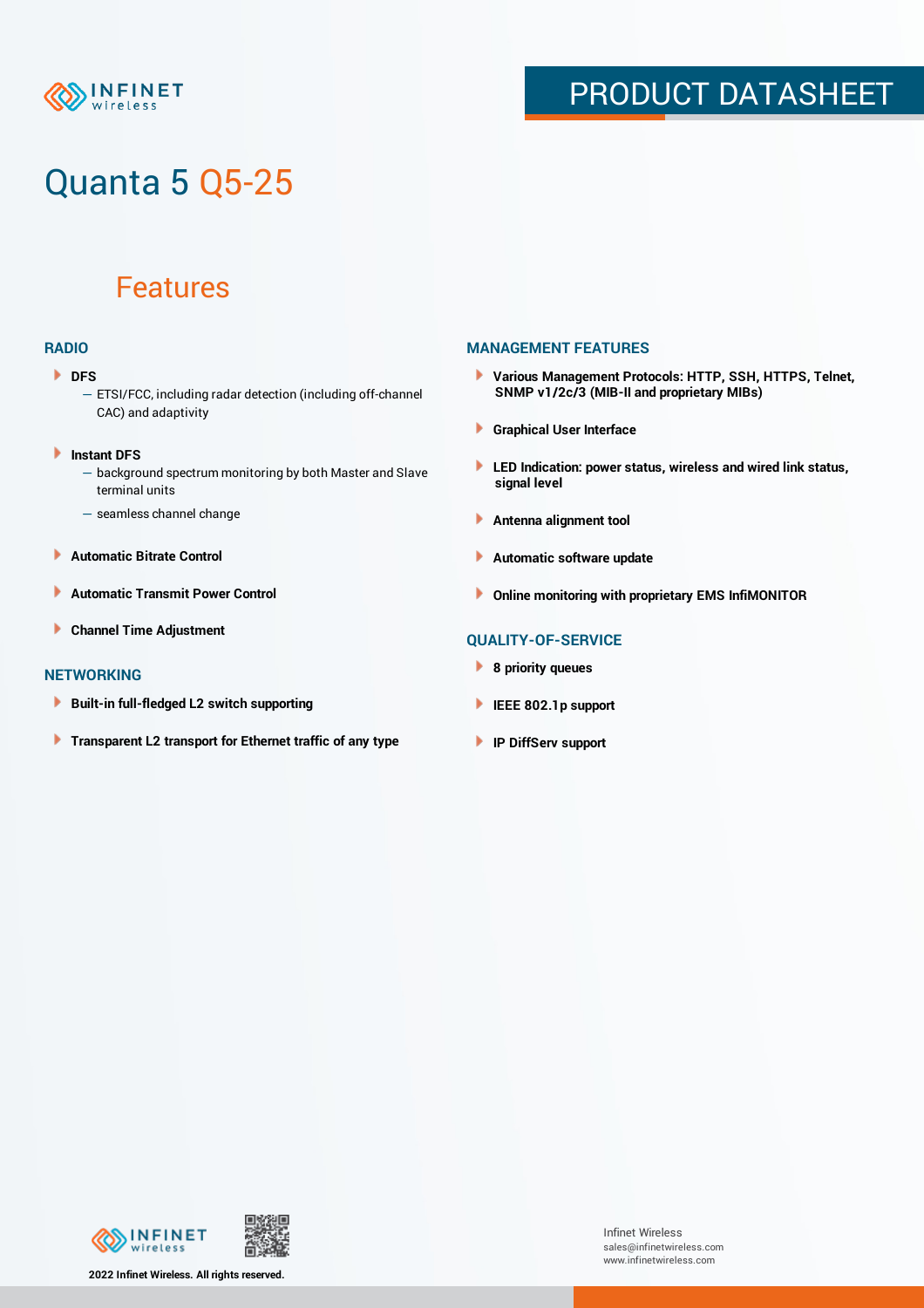

# Quanta 5 Q5-25

### Features

### **ENVIRONMENTAL**

- **Outdoor Units:**
	- operating temperature range –40..+60 °С, (can be extended to -55..+60 °С, models with "t" index in PN), 100% humidity, condensing
	- IP66/IP67 compliant water and dust protection
- **Indoor Unit: 0..+40 °C, 95% humidity, non-condensing**

### **SECURITY FEATURES**

- **Storm/flood protection**
- **Password protection**
- × **Secure command-line access via SSH protocol**

#### **MAC**

**VLAN, 802.1ad DVLAN Q-in-Q (pending), 802.1Q (pending)**

### **STANDARD COMPLIANCE**

#### **Safety:**

- EN/IEC 62368-1:2014, UL 62368-1:2014
- **Radio:** — EN 301 893 v.2.1.1, EN 302 502, v.2.1.1, FCC part 15.407
- **EMC:** — ETSI EN 301 489-1, ETSI EN 301 489-17, FCC Part 15 Class B

#### **RoHS:**

— RoHS3 Directive 2015/863/EU (pending)